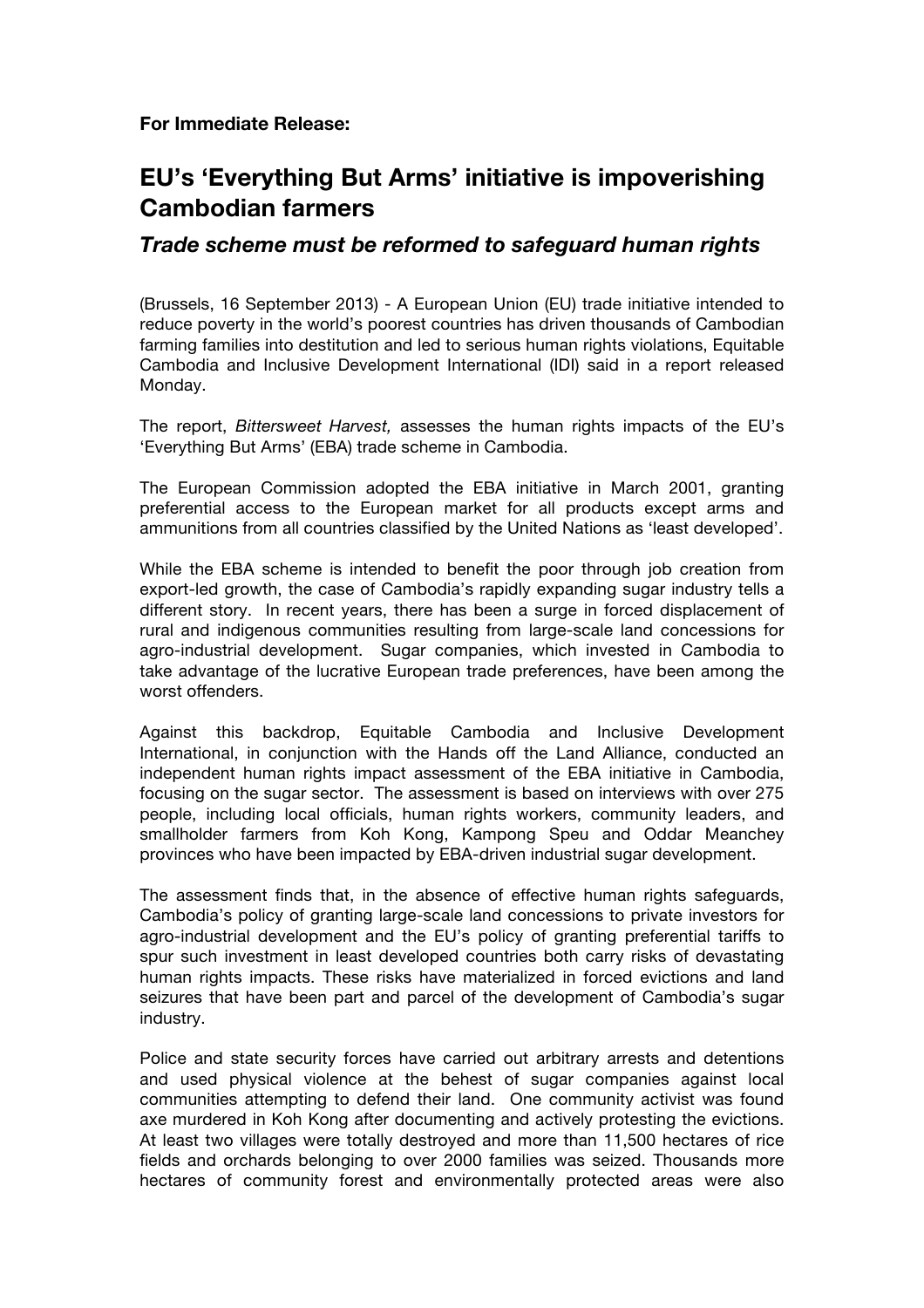destroyed to make way for the sugar plantations. Many families suffered the destruction of their crops, livestock and personal possessions. More than 1000 men, women and children were left homeless.

As a result, after the forced evictions, affected people suffered a severe rollback in their enjoyment of basic human rights, including the rights to adequate food, water and housing, as well as the right to work, the right to education and the right to health. In some cases, the evictions led to extreme hunger and possibly starvation. Many of the families who lost their land have had no choice but to work on the sugar plantations, where work is irregular, conditions are poor and pay is generally insufficient to enable most households to make ends meet.

Dispossessed of their means of subsistence, many families have been forced to send their children to work for the sugar companies. The assessment found that child labor was rife on all the plantations. It documented 85 children, some as young as 8 years old, doing often hard and dangerous work on the plantation in Koh Kong province that supplies UK refiner Tate & Lyle Sugars.

"The impacts that we have documented in Cambodia betray the fundamental purpose of Everything But Arms and the commitments that the EU has made to uphold human rights in its trade policy," said Eang Vuthy, executive director of Equitable Cambodia.

"I am sure that this is not what European policy-makers intended when they adopted the EBA agreement over a decade ago. They pledged to make poverty history, but they have made it much worse for many families in my country with the type of investment that EBA promotes. The EU should be doing these sorts of assessments so they can see the real impact of their policy," he added.

"Decades of experience around the world have shown that increased investment and trade can bring about greater prosperity for people but they can also wreak havoc on local communities and the environment unless adequate safeguards are put into place to prevent abuses and promote economic justice," said David Pred, managing associate of IDI.

"The EBA initiative has no such safeguards. It just cuts a blank check to any company that sets up shop in a poor country and ships their goods to Europe. This means that the EU is very likely subsidising a lot of bad behaviour, and not just in Cambodia but in other EBA beneficiary countries as well," he added.

The report concludes that preferential market access for producers in the world's poorest countries could be a positive force for development *with human rights* if some basic reforms to EBA were enacted. In particular, IDI and Equitable Cambodia recommend that the EU conduct due diligence on all exporters seeking to benefit from the trade preferences to ensure that they uphold core human rights standards.

The EBA arrangement should be modified to enable the EU to blacklist any company that violates these international norms.

"It should be a no-brainer that firms that grab people's land, destroy their homes and forests and employ their children should not be rewarded with special trade privileges," said Pred.